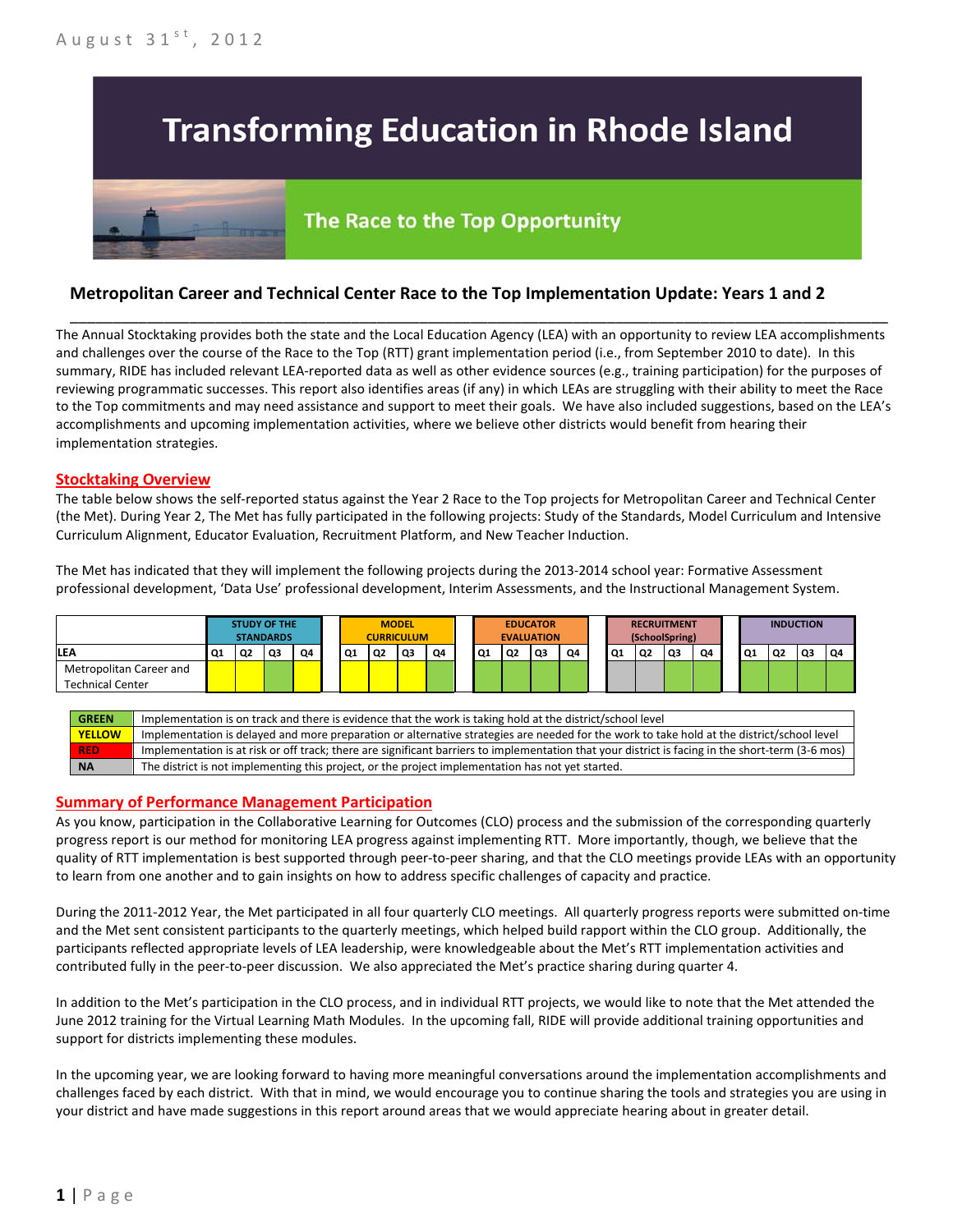#### **System of Support 1: Standards and Curriculum**

As of July 2012, the Met is on track against the System of Support 1 Year 1 and Year 2 commitments and tasks for Race to the Top, reflected in the tables below. Based on the quarterly progress reports submitted by the Met we have assessed the district as 'on track', 'delayed' or 'off track/at risk' on each task utilizing the criteria described on page 1 of this report.

| <b>Study of the Standards</b>                                   | Year 1:<br>SY10-11 | Year 2:<br>SY11-12                             |  |
|-----------------------------------------------------------------|--------------------|------------------------------------------------|--|
| Identify educators to participate in the Study of the Standards | $V^*$<br>^         | $\overline{\phantom{a}}$                       |  |
| Specify names and invite participants                           |                    |                                                |  |
| Coordinate schedule with RIDE for all participants              |                    |                                                |  |
| Complete planned educator training                              | $\mathbf{\Lambda}$ | $\overline{\phantom{a}}$<br>$\mathbf{\Lambda}$ |  |

*\*Please note: the 'x' in the above table represents the anticipated completion timeline set by RIDE, not when the district completed the task.*

| Intensive Curriculum Alignment and Model Curriculum Development                                                                                                                                                                                           |   |   | Year 2:<br>SY11-12 |
|-----------------------------------------------------------------------------------------------------------------------------------------------------------------------------------------------------------------------------------------------------------|---|---|--------------------|
| Develop and communicate a multi-year Transition Plan for the Common Core State Standards implementation, including clear<br>expectations for school level transition benchmarks and a plan for developing a curriculum aligned to the CCSS in grades K-12 | Χ | x | x                  |
| Identify opportunities for educators to work collaboratively to deepen understanding of CCSS (e.g. Common Planning Time, grade<br>level team, department meetings, faculty meetings)                                                                      |   |   | x                  |
| Conduct analyses of each core curricula to ensure that each is aligned to standards, guaranteed and viable                                                                                                                                                |   |   |                    |
| Identify which, if any, curriculum development is needed as well as the method by which curriculum will be developed (i.e. Model<br>Curriculum with the Charles A. Dana Center, through an LEA cohort, or individually)                                   |   |   |                    |
| Create implementation plan, including the identification of aligned resources, to support roll out of new curricula                                                                                                                                       |   |   | x                  |
| Develop curriculum aligned to the Common Core State Standards, including participation in Dana Center curriculum writing and<br>leadership sessions (if applicable)                                                                                       |   |   | x                  |

As noted in the Met's quarterly progress reports, they met their RTT goals (i.e., 4 per building) for participation in the Study of the Standards training sessions. Additionally, they distributed the Standards guidebook to all applicable educators. For additional transition support, the Met may want to consider attending supplemental professional development offered by RIDE geared towards increasing readiness to transition through focusing on text complexity, developing text-dependent questions, and deepening understanding of the mathematics standards.

The Met has made progress against implementing a guaranteed and viable curriculum aligned to the new Common Core State Standards. To encourage teacher engagement in the transition to the Common Core State Standards (CCSS), the Met completed initial curriculum mapping in math and investigated online tools aligned to CCSS. Additionally, school leadership created reference guides to connect the new standards to competency work and added this to the strategic plan. During the 2011-2012 school year, the school changed their literacy program to better reflect the rigors of text complexity and aligned their writing instruction to the CCSS. The ELA/literacy group refined literacy targets, supports, and identified interim and formative assessments to pilot next school year. In summer 2012, the Met began building a Real World Learning curriculum aligned to the CCSS; a new rubric for assessment of internships was also developed.

In their quarterly progress reports, the Met noted that they have encountered the following challenges around this work:

- Balancing professional development time with other requirements
- The Study of the Standards training is not sufficient; staff need deeper training

We hope that the district will continue to share the curriculum materials it is developing with CLO colleagues during upcoming meetings, or with all districts through the Instructional Management System (IMS). We look forward to hearing about your progress working collaboratively with the other districts, and on new in-district initiatives, as well as the successes and challenges you encountered along the way, as you (and all districts) begin planning for next steps following the Common Core State Standards alignment.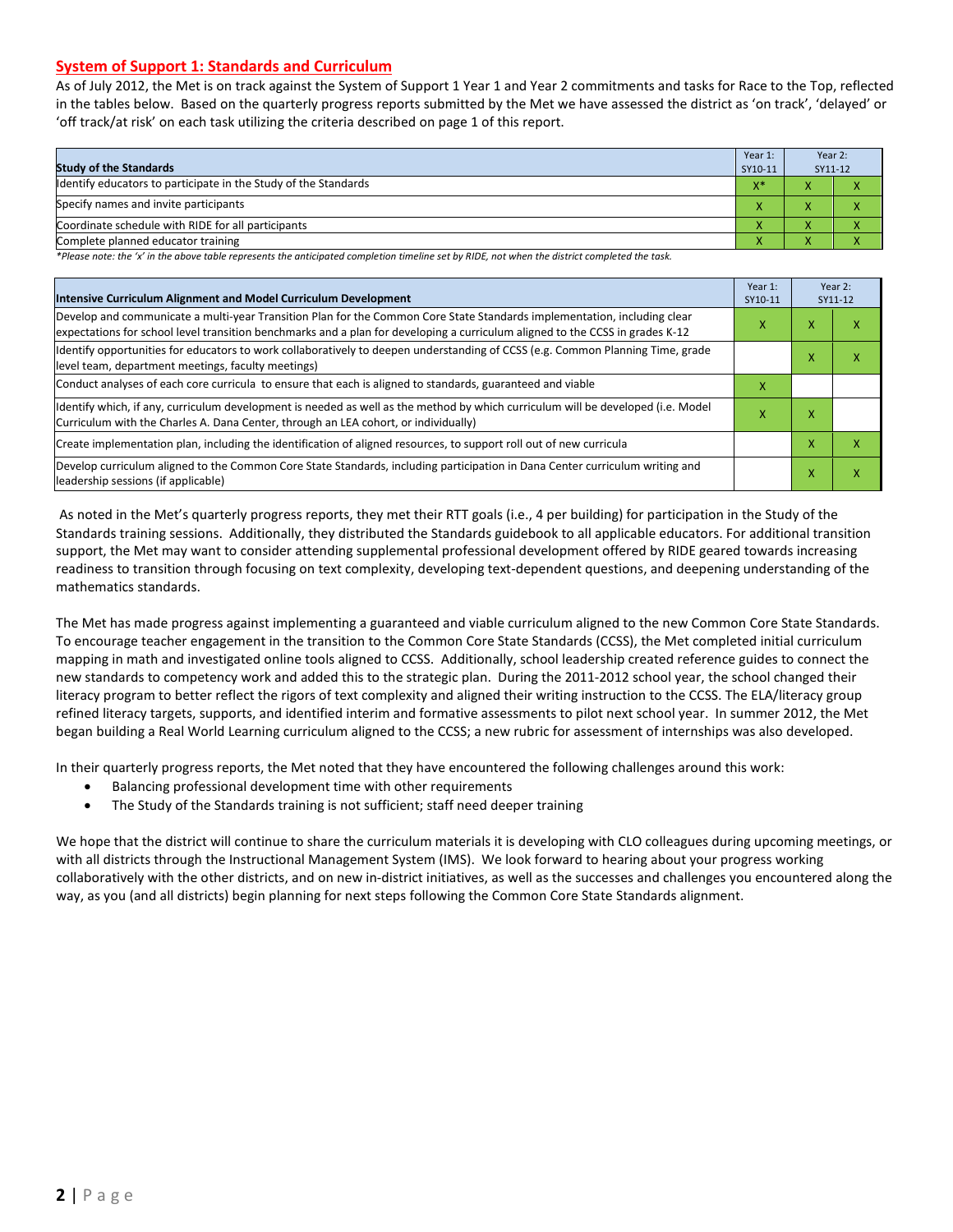#### **System of Support 2: Instructional Improvement Systems**

As of July 2012, the Met is on-track against the System of Support 2 Year 1 and 2 commitments and tasks for Race to the Top.

Thus far, the Met has reported that they intend to implement the Formative Assessment online professional development modules, Interim Assessments and 'Data Use' professional development series in the 2013-2014 school year. The district has not yet indicated their timeline for implementation of the Instructional Management System (IMS).

RIDE would like to remind the district that several crucial steps must be taken before the district can implement any of the RTT data systems (including the EPSS and IMS). Additionally, some functionality in the Instructional Management System is dependent upon the timely submission of Teacher-Course-Student data. For questions or concerns, contact [helpdesk@RIDE.ri.gov](mailto:helpdesk@RIDE.ri.gov)

In the upcoming CLO sessions, we look forward to hearing about the successes and challenges that the Met has encountered while implementing these systems, as well as the district's progress around building teacher engagement in the various IMS tools and resources.

| <b>Formative Assessment Online Professional Development Modules</b>                                                                                                                                      | Year $1$ :<br>SY10-11 | Year 2:<br>SY11-12 |
|----------------------------------------------------------------------------------------------------------------------------------------------------------------------------------------------------------|-----------------------|--------------------|
| Create multivear plan for implementation of formative assessment PD modules, including the process and timelines by which all<br>educators will participate in the formative assessment training modules |                       |                    |
| ldentify facilitators who will support the implementation of formative assessment practices in daily instruction                                                                                         |                       |                    |

| <b>Instructional Management System (IMS)</b>                                                                                                                                                                                           | Year 1:<br>SY10-11                     |   | Year 2:<br>SY11-12 |
|----------------------------------------------------------------------------------------------------------------------------------------------------------------------------------------------------------------------------------------|----------------------------------------|---|--------------------|
| Designate an LEA data steward to support decision making around data collections and systems implementation and to provide input<br>and feedback on data initiatives through designated representatives                                | Identify<br><b>LEA Data</b><br>Steward | x | ⋏                  |
| Maintain data quality standards of local student information systems and upload local assessment data and program information as<br>required by RIDE in a timely manner                                                                |                                        | x |                    |
| Review the RIDE IMS Training Plan and develop a multivear training and implementation plan to provide all educators with access<br>and training on the system                                                                          |                                        |   |                    |
| Based on IMS Training Plan guidance, register and attend training for Administrative Users (i.e. users who will maintain and configure<br>both the Primary IMS and RtI Module) and LEA Trainers (i.e. staff to be trained as trainers) |                                        |   |                    |
| Following RIDE training, LEA Administrative Users and LEA Trainers configure the IMS for educator use and to provide end users with<br>access and training needed to utilize the IMS for daily activities                              |                                        |   |                    |

| 'Data Use' Professional Development                                                                                                                                                                                                                                                     |  |  | Year 2:<br>SY11-12 |  |
|-----------------------------------------------------------------------------------------------------------------------------------------------------------------------------------------------------------------------------------------------------------------------------------------|--|--|--------------------|--|
| Complete a needs assessment survey indicating the use of and collaboration around data within schools and across the LEA                                                                                                                                                                |  |  | ∧                  |  |
| Based on RIDE implementation plan, determine the timing (i.e. Year 1, Year 2, or staggered across Year 1 and Year 2) of LEA<br>participation in 'Data Use' Professional Development and provide RIDE with the schools that will participate in Year 1 and/or Year 2<br>training cohorts |  |  | x                  |  |
| In coordination with RIDE, select 'Data Use' training dates for each cohort of schools, as applicable                                                                                                                                                                                   |  |  | Year 1             |  |
| ldentify and provide RIDE with the leadership team members from each school who will participate in the Year 1 and/or Year 2<br>training cohorts, as applicable                                                                                                                         |  |  | Year 1             |  |

*\* Please note that, for this project, 'Year 1' refers to cohort 1 taking place during the 2012-2013 school year, and 'Year 2' refers to cohort 2 taking place during the 2013-2014 school year.*

| <b>Interim Assessments</b>                                                                                                                                                              | Year 1:<br>SY10-11 | Year 2:<br>SY11-12 |
|-----------------------------------------------------------------------------------------------------------------------------------------------------------------------------------------|--------------------|--------------------|
| Identify method by which all educators will have access to interim assessments                                                                                                          |                    |                    |
| Develop timeline for training of all educators in the use of interim assessments utilizing train-the-trainer model                                                                      |                    |                    |
| Develop protocols or expectations regarding the use of interim assessment to inform instruction including timelines for<br>administration and process for scoring and reporting results |                    |                    |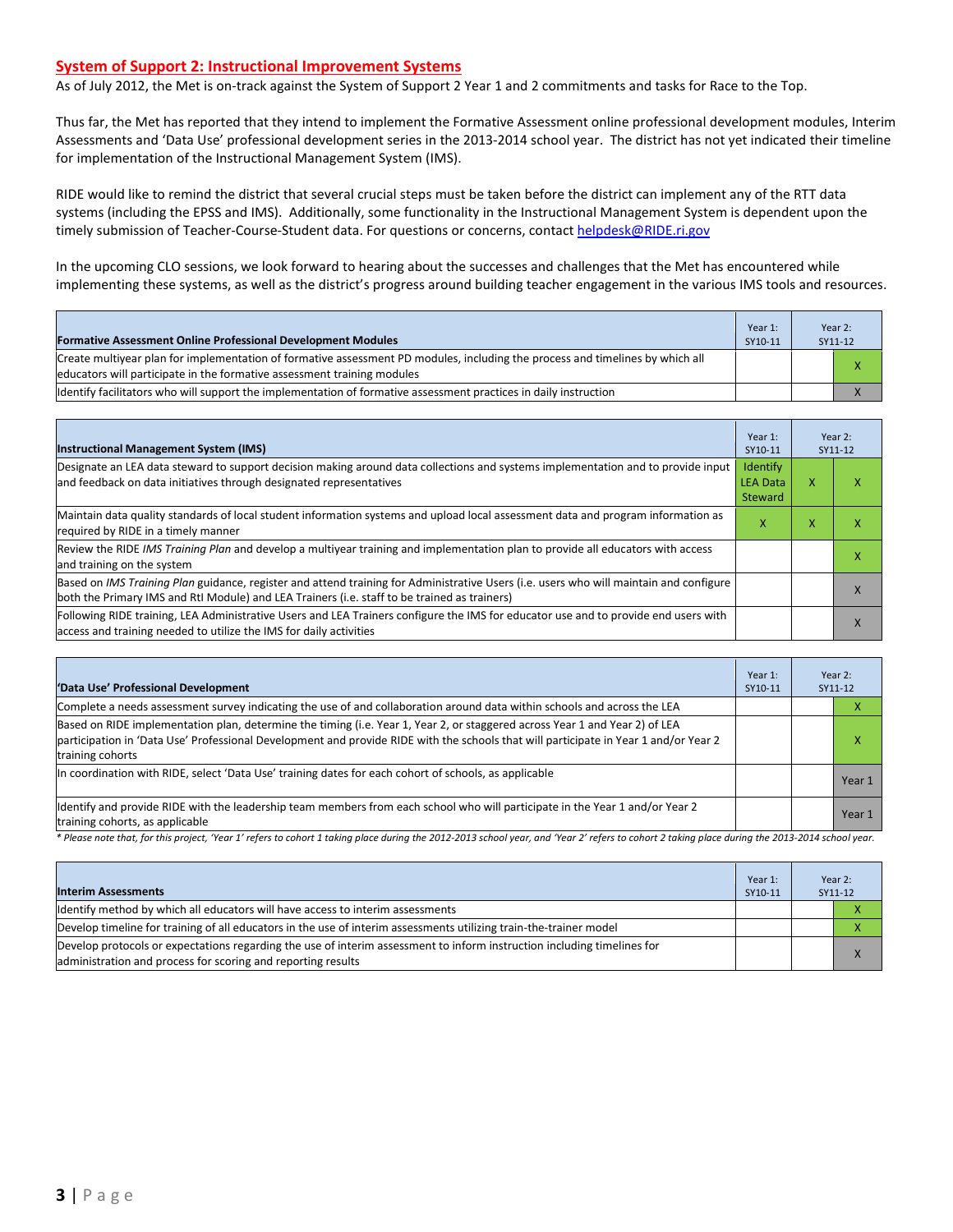#### **System of Support 3: Educator Effectiveness**

As of July 2012, the Met is on track against the System of Support 3 Year 1 and 2 commitments and tasks for Race to the Top.

| <b>Educator Evaluation</b>                                                                                                                                                                            |  |   | Year 2:<br>SY11-12 |  |
|-------------------------------------------------------------------------------------------------------------------------------------------------------------------------------------------------------|--|---|--------------------|--|
| Participate in educator evaluation model design, development and refinement feedback opportunities.                                                                                                   |  | X | x                  |  |
| Identify District Evaluation Committee members, responsible for monitoring the implementation of the system and providing<br>recommendations to LEA leadership teams.                                 |  |   | χ                  |  |
| Participate in field testing to support RI Model development                                                                                                                                          |  |   |                    |  |
| Identify individuals who will serve as primary and, if applicable, secondary/complementary evaluators                                                                                                 |  |   | x                  |  |
| Send all required evaluators to RIDE-provided evaluator training on model; Send evaluators and system administrators to training on<br>the Educator Performance Support System (EPSS) data system     |  |   | χ                  |  |
| Examine LEA Policies and Contracts for Challenges; where applicable, consider memorandums of understanding or contract renewal<br>language which will support district implementation of evaluations. |  | X | x                  |  |
| Create a plan for the appropriate use of funds to support implementation of educator evaluation system.                                                                                               |  |   | x                  |  |
| Complete required RI Model components of educators and building administrator evaluations.                                                                                                            |  |   | X                  |  |
| Submit evaluation data and documentation (e.g. component and summative level ratings, verified rosters); provide other requested<br>information to support RIDE research and system improvement.      |  |   | χ                  |  |

Based on their quarterly progress reports, the Met has implemented all components of the Rhode Island Model for teacher and building administrator evaluations and submitted final summative evaluation ratings to RIDE.

To support teacher understanding of the evaluation process, the Met held extensive professional development for staff including a selfassessment process, training in rubrics, professional growth goals, and setting Student Learning Objectives (SLOs). District representatives met with the RIDE Intermediary Service Provider for implementation guidance and observation coaching. In order to ensure successful implementation of the evaluation process, the Met created a District Evaluation Committee (composed of teachers, support personnel, and principals) which has been submitted to RIDE. During the year, the District Evaluation Committee met to identify policy goals, data collections goals, and professional development procedures.

The Met attended all evaluation training modules offered by RIDE during the 2011-2012 school year. Currently, participants from the district have attended the summer training Academy. We want to remind the district that all personnel responsible for evaluating teachers and building administrators must also complete online observation practice and attend two half-days of additional professional development taking place over the 2012-2013 school year; personnel responsible for evaluating both teachers and building administrators (e.g., a principal who evaluates teachers and an assistant principal) are only required to attend the *Academy for Personnel Evaluating Teachers*.

In their quarterly progress report, the Met noted that they have encountered the following challenges around this work:

- Delay in clarity on the evaluation protocol for other professional support staff
- Determining how to proceed, even in a pilot year with integrity, while also supporting and preparing teachers
- Understanding the specific changes thoroughly enough to support administrators and educators

RIDE has appreciated the Met's collaboration and thought-partnership around the development and refinement of educator evaluation processes. Through their participation in advisory committees, RIDE has received valuable feedback on model refinement and the cyclical evaluation process. We hope that this additional level of participation has been as beneficial to the district as it has been to RIDE.

We would like to thank the Met for sharing the structures and processes they put in place in order to support the evaluation process during the quarter 3 CLO meeting. In particular, it was helpful to hear the approach that the school took towards setting and scoring school-wide Student Learning Objectives. We hope that the Met continues to share the strategies and resources they are using during the upcoming CLO meetings, and we look forward to hearing about the school's refinement of their SLO process.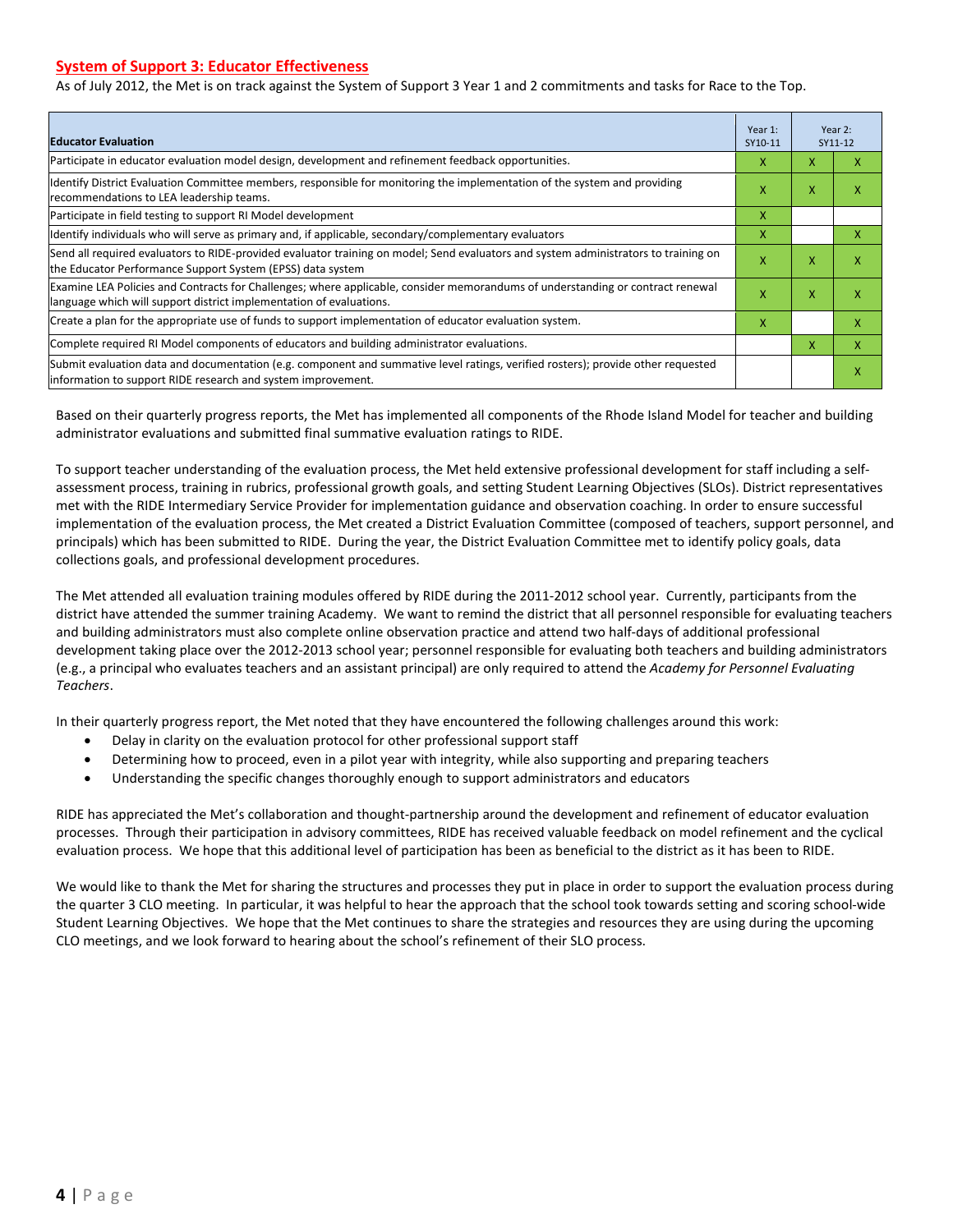#### **System of Support 4: Human Capital Development**

As of July 2012, the Met is on track against the System of Support 4 Year 1 and 2 commitments and tasks for Race to the Top.

| <b>Recruitment (SchoolSpring)</b>                                                            | Year 1:<br>SY10-11 | Year 2:<br>SY11-12 |
|----------------------------------------------------------------------------------------------|--------------------|--------------------|
| Provide RIDE with feedback on the desired functionality of a state-wide recruitment platform |                    |                    |
| Attend orientation sessions with selected vendor and train relevant personnel as needed      |                    |                    |
| [Post open positions using the state-wide Recruitment Platform (SchoolSpring)                |                    |                    |

| <b>Beginning Teacher Induction</b>                                                                                                                                            |   |                | Year 2:<br>SY11-12 |
|-------------------------------------------------------------------------------------------------------------------------------------------------------------------------------|---|----------------|--------------------|
| Provide RIDE with feedback around the proposed design of the Induction Coach program                                                                                          | x |                |                    |
| If applicable, recommend potential Induction Coaches to RIDE                                                                                                                  | x |                |                    |
| Review and revise hiring policies, timelines and processes in order to support appropriate and timely projections for anticipated hires<br>requiring induction coach services |   |                |                    |
| Provide RIDE with list of beginning teachers who will receive Induction Coach support in a timely manner in order to ensure that all<br>beginning teachers have coaching      |   |                |                    |
| Participate in RIDE-provided information opportunities in order to learn about induction coach program                                                                        | л | $\overline{ }$ |                    |

In preparation for the 2012-2013 school year, the Met began utilizing the SchoolSpring recruitment platform to recruit for open positions.

During the 2011-2012 school year, the Met had one beginning teacher. Although RIDE was unable to support that beginning teacher during Year 1, the teacher (along with additional beginning teachers) will be supported next year. RIDE is excited that, through conversations about the scope and purpose of the program and the integration with the existing rigorous professional development system, the Met has agreed to participate in the Induction program for the upcoming school year. In addition, the Met hopes train one of their own staff members on the Induction program so that they can further sustain the model in their school.

In their quarterly progress report, the Met noted that they have encountered the following challenges around this work:

- Integrating the current rigorous professional development system and protocols with the Induction program
- The role of teachers/advisors is unique and requires a specific knowledge on the part of the Induction Coach to be effective.

In the upcoming CLO sessions, RIDE looks forward to engaging in a deeper conversation around the revisions that the Met and other LEAs have made to their hiring policies, timelines and processes in order to support broader human capital initiatives including recruitment of highly qualified and diverse candidates and providing data-driven induction support to beginning teachers.

The contents of this report were developed under a Race to the Top grant from the U.S. Department of Education. However, those contents do not necessarily represent the policy of the U.S. Department of Education, and you should not assume endorsement by the Federal Government.